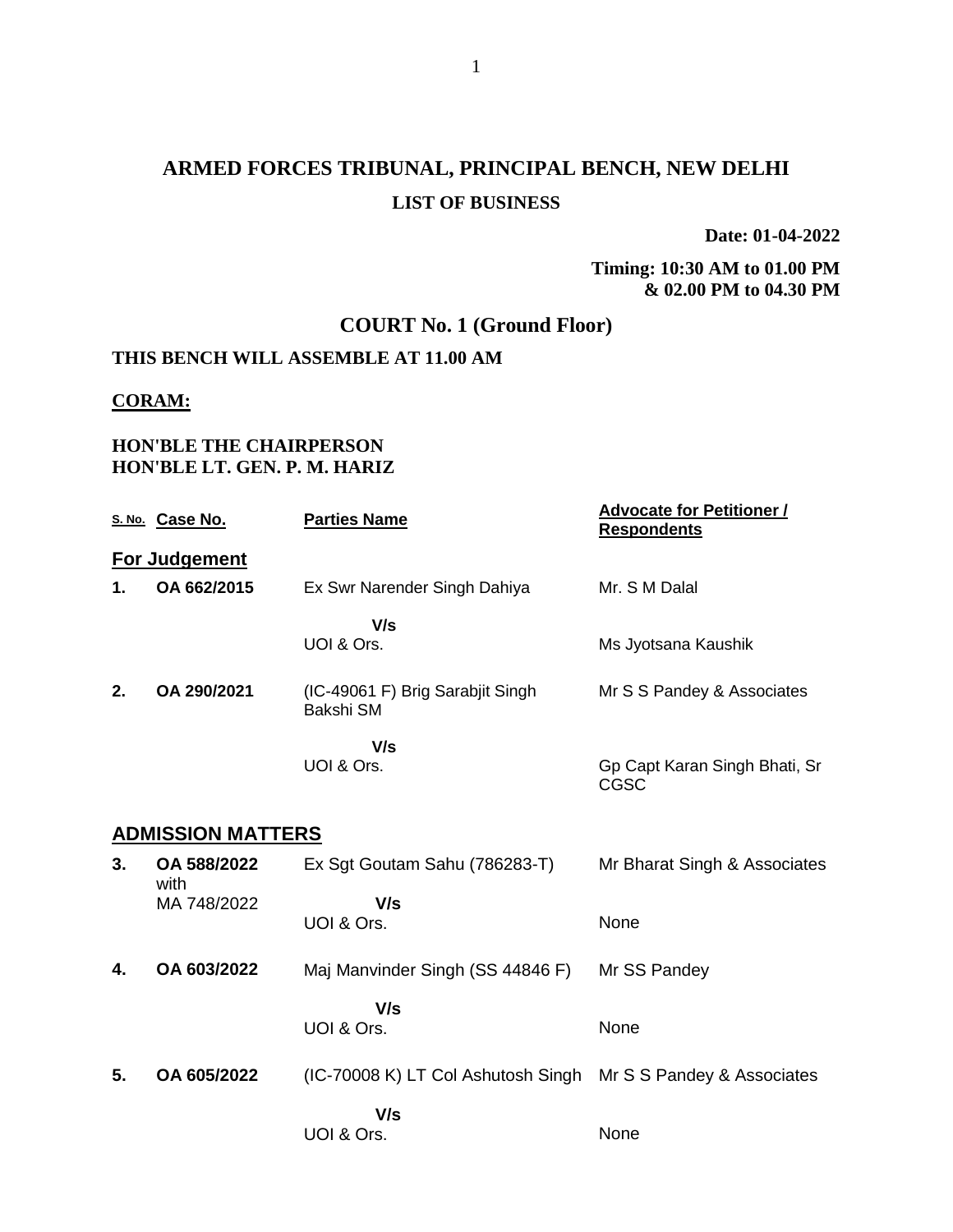| 6.  | OA 606/2022                              | IC-54878X Col Kapil Dalal                              | Mr Virender Singh Kadian              |
|-----|------------------------------------------|--------------------------------------------------------|---------------------------------------|
|     |                                          | V/s<br>UOI & Ors.                                      | None                                  |
| 7.  | OA 608/2022                              | SS-45018H Maj Rajiv Malik                              | Mr S S Pandey & Associates            |
|     |                                          | V/s<br>UOI & Ors.                                      | None                                  |
| 8.  | OA 610/2022                              | Maj Mohit Kumar (SS 44815 F)                           | Mr S S Pandey & Associates            |
|     |                                          | V/s<br>UOI & Ors.                                      | None                                  |
| 9.  | OA 614/2022<br>with                      | MWO Kushal Kumar Tyagi (Retd)<br>$(692274-T)$<br>V/s   | Mr Ajit Kakkar & Associates           |
|     | MA 771/2022                              | UOI & Ors.                                             | None                                  |
| 10. | OA 616/2022                              | Sgt Vishwajeet Kumar (906409-H)                        | Mr Rakesh Kumar Singh &<br>Associates |
|     |                                          | V/s<br>UOI & Ors.                                      | None                                  |
| 11. | OA 619/2022                              | Cpl Pradeep Deswal (969678-G)                          | Mr Ved Prakash & Mr Devendra<br>Kumar |
|     |                                          | V/s<br>UOI & Ors.                                      | None                                  |
| 12. | OA 620/2022                              | JC-299424A Sub (TIR) P Sakthivel                       | Mr SS Pandey & Associaes              |
|     |                                          | V/s<br>UOI & Ors.                                      | None                                  |
| 13. | OA 623/2022<br>with<br>MA 782/2022       | EX LS (RP) Kumili Chandra Sekhar<br>RAO (212452 Y)     | Mr Ved Prakash & Mr Devendra<br>Kumar |
|     |                                          | V/s<br>UOI & Ors.                                      | None                                  |
| 14. | OA (Appeal)<br>629/2022                  | Ex LAC Sunny (921177-B)                                | Mr Ajit Kakkar & Associates           |
|     | with<br>MA 788/2022                      | V/s<br>UOI & Ors.                                      | None                                  |
| 15. | <b>OA with MA</b><br>DY No.<br>1329/2022 | 13216 AVM Jagjit Singh Gandyok<br>(Retd) & Ors.<br>V/s | Mr Anil Srivastava<br>None            |
|     |                                          | UOI & Ors.                                             |                                       |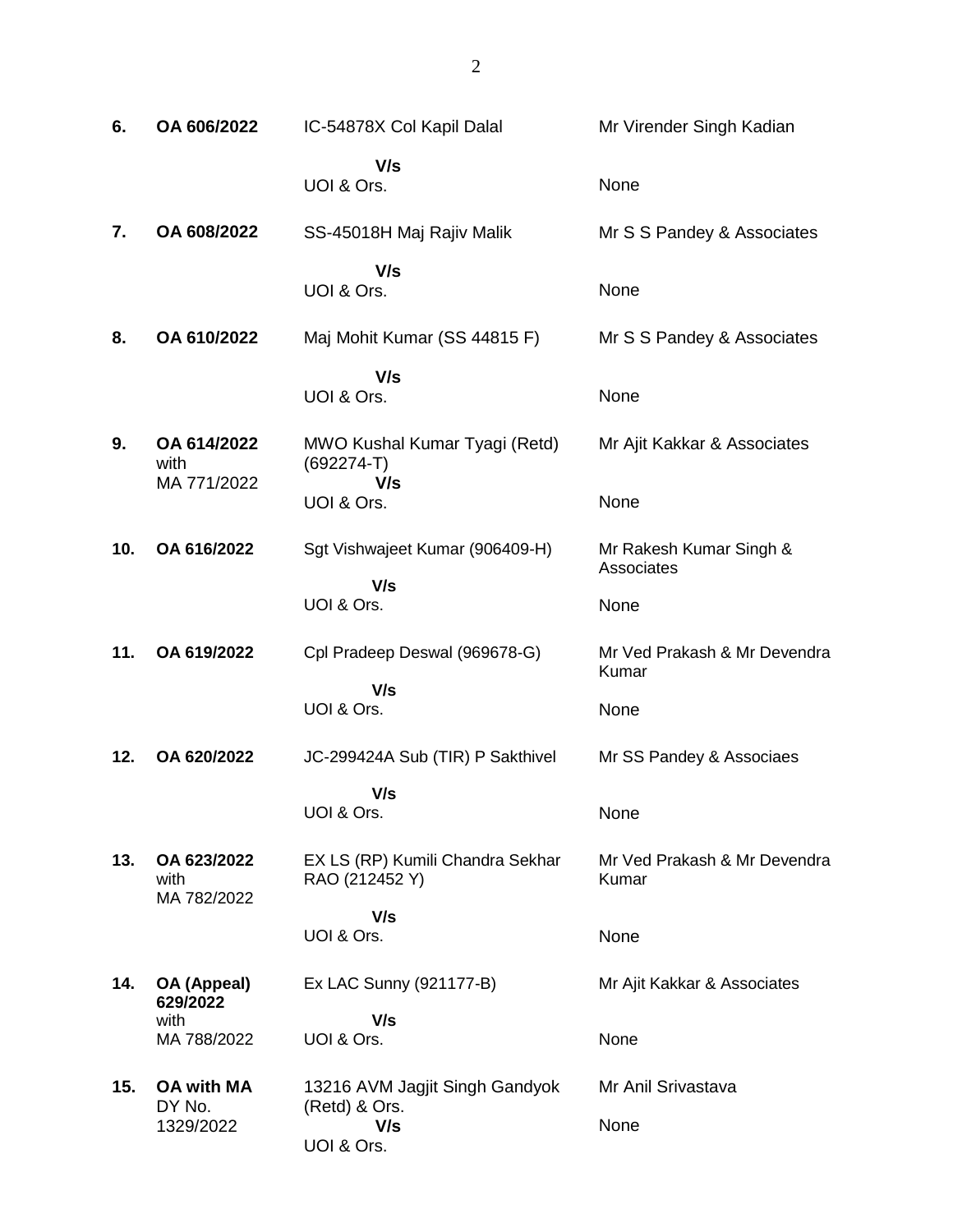| 16. | <b>OA with MA</b><br>DY No.              | 00425R RADM Jagmohan Singh<br>Sodhi (Retd) & Ors.                    | Mr Anil Srivastava                           |
|-----|------------------------------------------|----------------------------------------------------------------------|----------------------------------------------|
|     | 1074/2022                                | V/s<br>UOI & Ors.                                                    | None                                         |
| 17. | <b>OA with MA</b><br>DY No.<br>1308/2022 | IC 38758P Maj Gen Ram Kumar<br>Kohli (Retd) & Ors.                   | Mr Anil Srivastava                           |
|     |                                          | V/s<br>UOI & Ors.                                                    | None                                         |
|     |                                          |                                                                      |                                              |
| 18. | <b>OA with MA</b><br>DY No.              | IC 14874Y Maj Gen Ashok Mehta<br>(Retd) & Ors.                       | Mr Anil Srivastava                           |
|     | 1067/2022                                | V/s                                                                  | None                                         |
|     |                                          | UOI & Ors.                                                           |                                              |
|     | <b>MA (EXECUTION)</b>                    |                                                                      |                                              |
| 19. | MA 7/2022<br>in.<br>OA 1231/2019         | (JC 732405 L) Nb Sub (SKT/GS&C)<br>Amar Singh & Ors.<br>V/s          | Mr SM Dalal                                  |
|     |                                          | UOI & Ors                                                            | Mr YP Singh                                  |
| 20. | MA 753/2022<br>$\mathsf{I}$              | Nk/DSC Sukhbir Singh (Retd)<br>(2981548L)                            | Mr U S Maurya                                |
|     | OA 2546/2021                             | V/s<br>UOI & Ors                                                     | Mr J S Rawat                                 |
| 21. | MA 754/2022<br>$\mathsf{I}$              | Nk (DSC) Ganesh Prasad (Retd)<br>$(14258612-H)$                      | Mr U S Maurya                                |
|     | OA 2453/2021                             | V/s<br>UOI & Ors                                                     | Ms Barkha Babbar                             |
| 22. | MA 793/2022<br>in                        | Nk P Ravichandran (Retd) (No<br>14582056                             | Mr Manoj Kumar Gupta                         |
|     | OA 245/2021                              | V/s<br>UOI & Ors                                                     | Mr Rajeev Kumar                              |
|     | <b>MA (OTHERS)</b>                       |                                                                      |                                              |
| 23. | MA 1429/2020<br>ın<br>OA 290/2017        | Maj Gen Mahesh Chander (Retd.)<br>(deceased) (DR-10288Y) through Smt | Ms. Archana Ramesh                           |
|     |                                          | Shashi Chander (LR)<br>V/s<br>UOI & Ors.                             | Gp Capt Karan Singh Bhati, Sr<br><b>CGSC</b> |
| 24. | MA 736/2022<br>& MA 737/2022<br>ın       | Brig Jatinder Singh Arora (IC-<br>37922A)<br>V/s                     | Mr Indra Sen Singh                           |
|     | RA 66/2017<br>in.<br>OA 614/2014         | UOI & Ors                                                            | Gp Capt Karan Singh Bhati, Sr<br><b>CGSC</b> |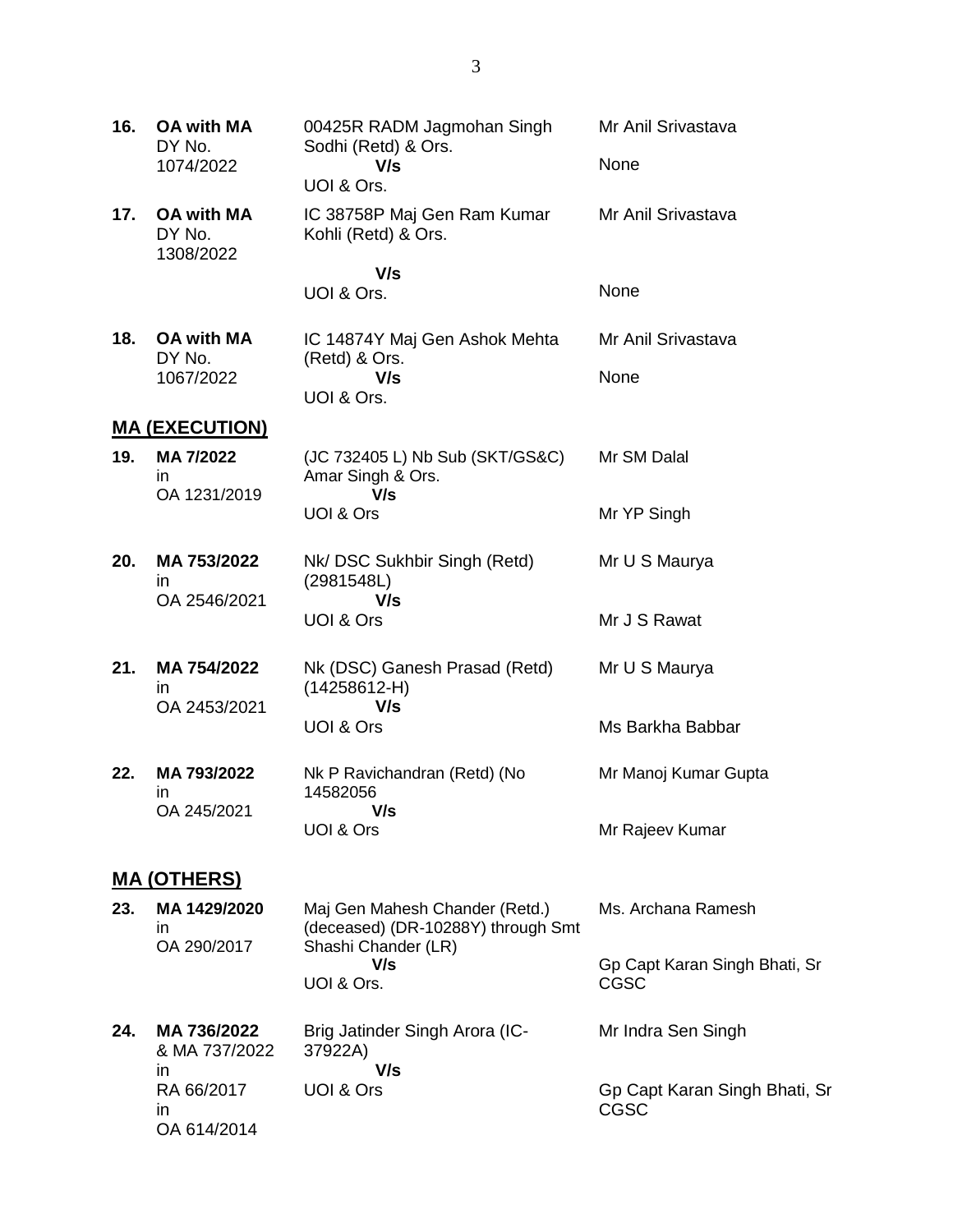| 25. | MA 738/2022<br>& MA 739/2022<br>ın | Capts K S Dhillon (50687Y) | Mr Abhishek Ritabh Shukla/<br>Rudrashish Bhardwai |
|-----|------------------------------------|----------------------------|---------------------------------------------------|
|     | OA 461/2015                        | V/s<br>UOI & Ors           | Mr Harish V Shankar                               |

# **Pleadings Not Complete**

| 26. | OA 2686/2021<br>with | (06179 T) Lt Cdr Rajish Rajan | Ms Pallavi Awasthi |
|-----|----------------------|-------------------------------|--------------------|
|     | MA 615/2022          | V/s<br>UOI & Ors.             | Mr Prabodh Kumar   |

# **Pleadings Complete**

| 27. | OA 2072/2021 | Col Sameer Sinha (No 53985 M) | Mr Indra Sen Singh & Ms Kirtika<br>Chhatwal |
|-----|--------------|-------------------------------|---------------------------------------------|
|     |              | V/s                           |                                             |
|     |              | UOI & Ors.                    | Mr. Neeraj, Sr CGSC                         |

### **FOR FINAL HEARING**

| 28. | OA 1651/2017 | Pardeep Kumar Ex-LA (AH)<br>(No.133410F) | Mr Ajit Kakkar |
|-----|--------------|------------------------------------------|----------------|
|     |              | V/s                                      |                |

UOI & Ors.

Mr Harish V Shankar

### **HON'BLE THE CHAIRPERSON WILL SIT SINGLY IMMEDIATELY AFTER THE BOARD OF DB IS DISCHARGED**

# **For Orders**

| 1. | AT 25/2022<br>in<br>(OA 461/2020 RB,     | Ex Hav/Clk (DSC) Pritam Singh<br>$(2882787-X)$                              | Mr Ved Prakash                                     |
|----|------------------------------------------|-----------------------------------------------------------------------------|----------------------------------------------------|
|    | Chandigarh                               | V/s                                                                         |                                                    |
|    |                                          | UOI & Ors                                                                   | None                                               |
| 2. | AT 26/2022<br>ın<br>OA 1582/2018<br>(PB) | Smt Rajeshwari Devi W/O Late Hav<br>Ram Vir Singh Chouhan (No<br>14253509N) | Mr Abhishek Ritabh Shukla &<br>Rudrashish Bhardwai |
|    |                                          | V/s                                                                         |                                                    |
|    |                                          | UOI & Ors                                                                   | Mr. Avdhesh Kumar Singh                            |
| 3. | MA 696/2022<br>in                        | IC-76954Y Maj Nikhil Raj V                                                  | Mr Anand Kumar                                     |
|    | OA Dy No                                 | V/s                                                                         |                                                    |
|    | 1503/2022                                | UOI & Ors.                                                                  | None                                               |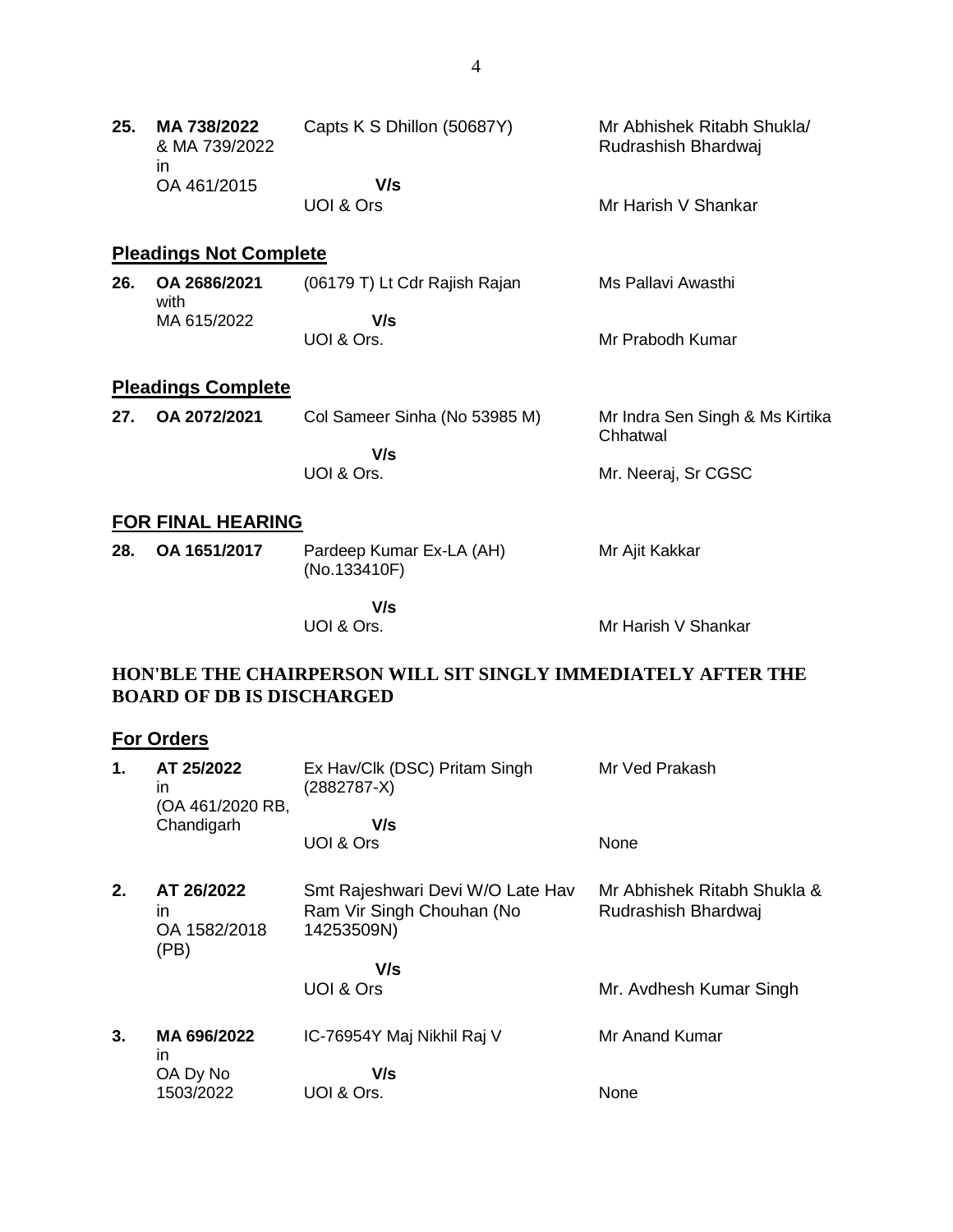| 4. | MA 702/2022<br>in<br>OA Dy No                          | Smt Satyawati D/o Late Sep Ved Singh Ms Sangeeta Tomar<br>(3143597)         |                      |
|----|--------------------------------------------------------|-----------------------------------------------------------------------------|----------------------|
|    | 1403/2022                                              | V/s<br>UOI & Ors.                                                           | None                 |
| 5. | AT 27/2022<br>with                                     | Ex Hav Jatin Sharma (15766989 A)                                            | Applicant-in-Person  |
|    | MA 773/2022<br>in.<br>(OA 0657/2021<br>RB, Chandigarh) | V/s<br>UOI & Ors                                                            | None                 |
| 6. | AT 28/2022<br>with<br>MA 774/2022<br>in                | Ex Hav Jatin Sharma (No 15766989 A) Applicant In Person<br>V/s<br>UOI & Ors |                      |
|    | (OA 1116/2021<br>RB, Chandigarh)                       |                                                                             | None                 |
| 7. | AT 29/2022<br>in                                       | Ex LAC Uday Kumar (748910)                                                  | Mr Manoj Kumar Gupta |
|    | (OA 8/2015 RB,<br>Kolkata)                             | V/s<br>UOI & Ors                                                            | None                 |
|    |                                                        |                                                                             |                      |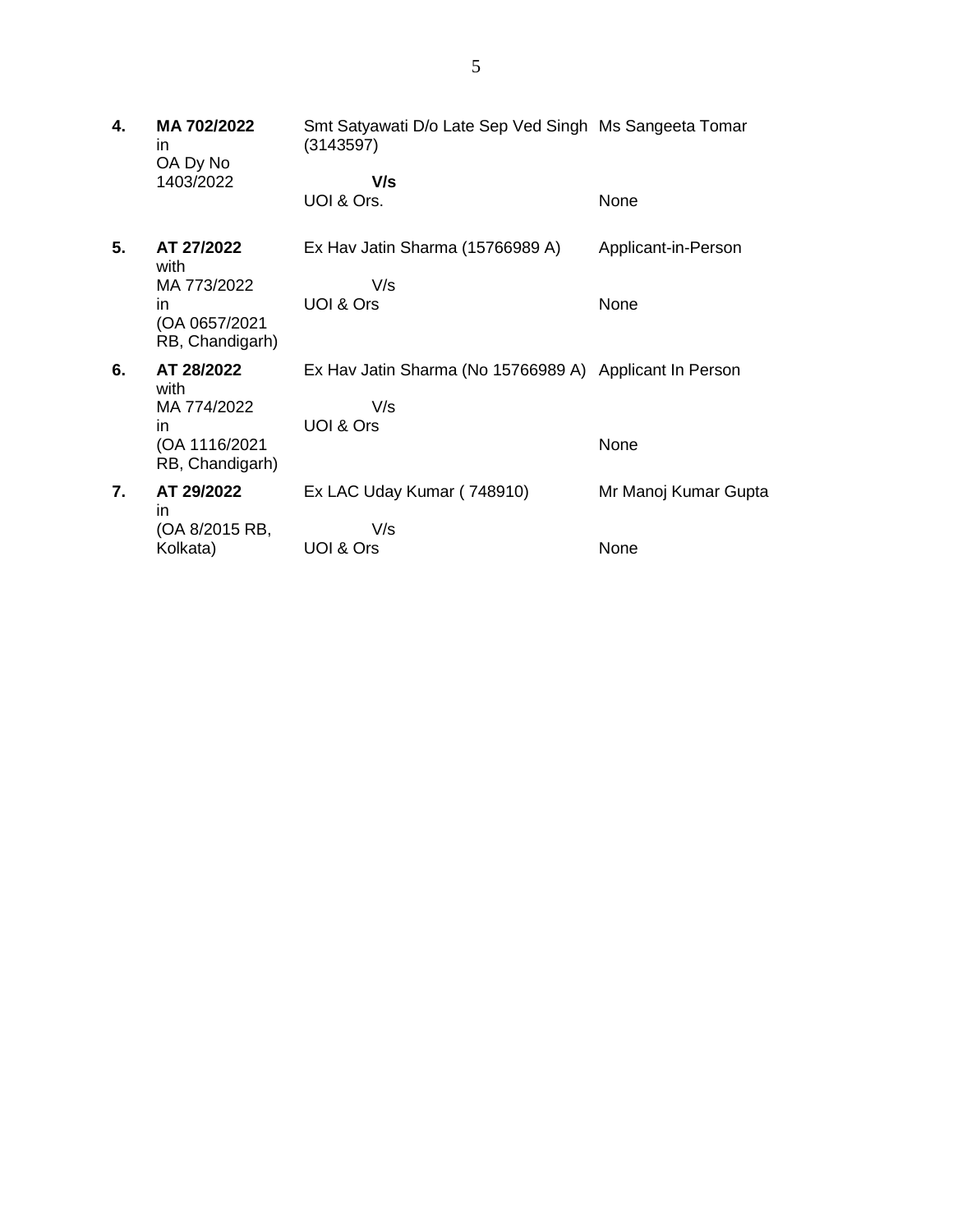# **ARMED FORCES TRIBUNAL, PRINCIPAL BENCH, NEW DELHI LIST OF BUSINESS**

**Date: 01-04-2022**

**Timing: 11:00 AM**

# **PRINCIPAL REGISTRAR COURT**

# **PRINCIPAL REGISTRAR COURT WILL SIT FROM 12.00 NOON TO 1.00 PM**

## **THE FOLLOWING CASES SHALL BE TAKEN THROUGH VIRTUAL HEARING**

### **Link for Virtual Hearing Principal Registrar Court:**

## <https://aftpb.webex.com/meet/vcaftpb>

|    | S. No. Case No.                     | <b>Parties Name</b>                                  | <b>Advocate for Petitioner /</b><br><b>Respondents</b> |
|----|-------------------------------------|------------------------------------------------------|--------------------------------------------------------|
|    | <b>Pleadings Complete</b>           |                                                      |                                                        |
| 1. | OA 1863/2021<br>with<br>MA 729/2022 | JWO Kunj Bihari Mishra (Retd) (No<br>720870L)<br>V/s | Mr Bipin Bihari                                        |
|    |                                     | UOI & Ors.                                           | Mr. K K Tyagi                                          |
| 2. | OA 2198/2021                        | Ex Sigmn Adarsh Singh (15698433 P)<br>V/s            | Mr Ved Prakash & Devendra<br>Kumar                     |
|    |                                     | UOI & Ors.                                           | Mr Arvind Kumar                                        |
| 3. | OA 2305/2021<br>with                | Ex Dfr Bhupendra Singh (15466054 F)                  | Mr Virender Singh Kadian                               |
|    | MA 2418/2021                        | V/s<br>UOI & Ors.                                    | Mr. Y P Singh                                          |
|    | <b>Pleadings Not Complete</b>       |                                                      |                                                        |
| 4. | OA 811/2021                         | Ex LAC Harpal Singh (921303)                         | Mr Vikas Kochar                                        |
|    |                                     | V/s<br>UOI & Ors.                                    | Mr. Anil Gautam                                        |
| 5. | OA 1222/2021                        | Ex Nb Sub (DSC) Dhirendra Singha<br>(JC-843738 M)    | Mr Ved Prakash & Mr Devendra<br>Kumar                  |
|    |                                     | V/s<br>UOI & Ors.                                    | Mr. Ashok Chaitanya                                    |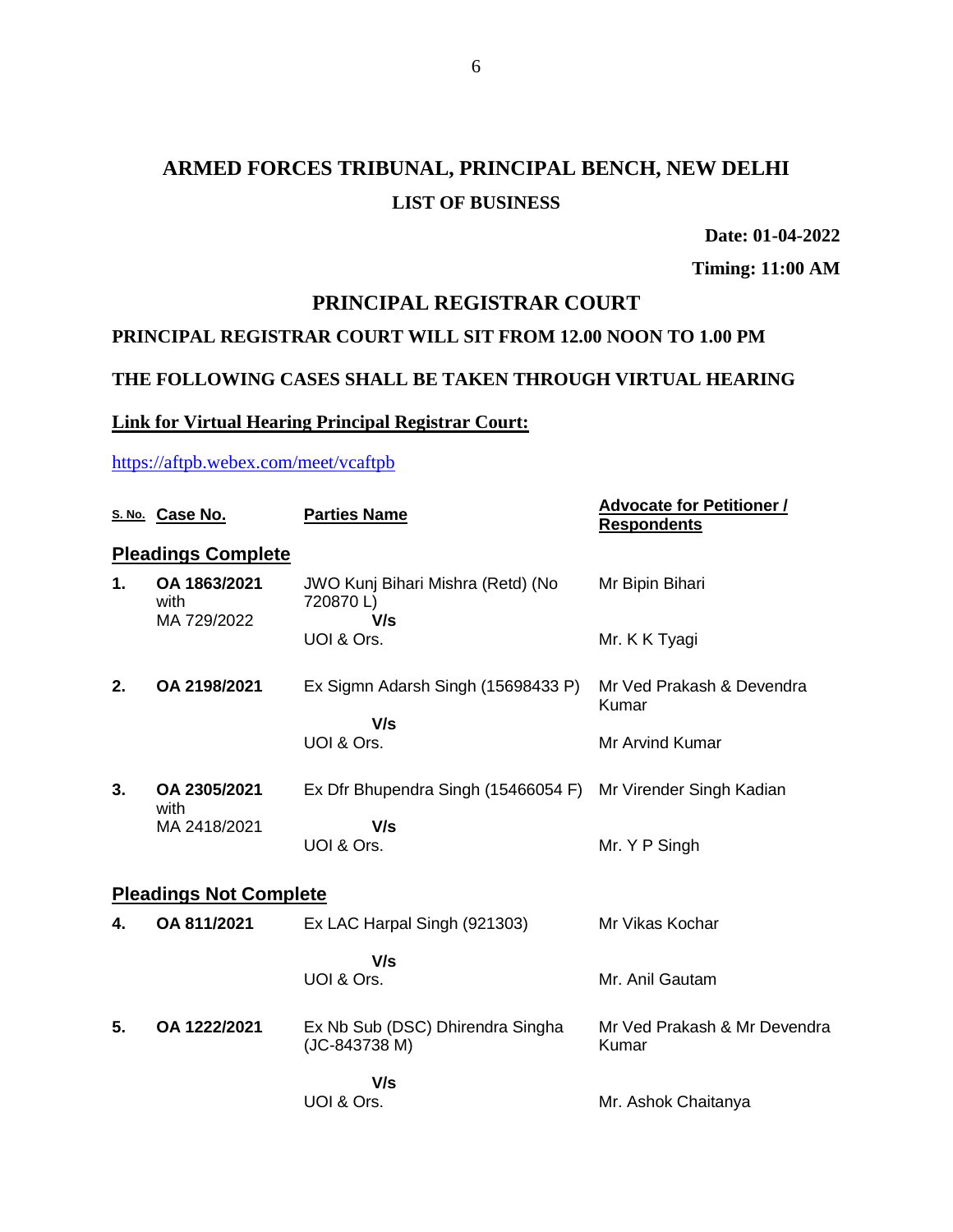**6. OA 1906/2021** with MA 2626/2021 (14664592 K) Nk Sandesh Kumar (EXS)  **V/s** UOI & Ors. Mr Arvind Kumar & Associates Mr. Ashok Chaitanya **7. OA 2194/2021** with MA 2304/2021 MWO (HFL) Surender Pal Singh (Retd) Mr SN Sharma (No 661116 N)  **V/s** UOI & Ors. Mr Arvind Patel **8. OA 2199/2021** Ex MC EA (P) II Ajay K Choudhary 128587-W  **V/s** UOI & Ors. Mr Ved Praskash & Devendra Kumar Mr Ashok Chaitanya **9. OA 2200/2021** with MA 2307/2021 Sgt Vijay Prakash (Retd) (767046)  **V/s** UOI & Ors. Mr Dinesh Mahto & Manoj Kurmar Gupta Mr Waize Ali Noor **10. OA 2201/2021** with MA 2308/2021 Ex Cpl Akhilesh Kumar (No 787576 B) Ms Pallavi Awasthi  **V/s** UOI & Ors. Ms Suman Chauhan **11. OA 2202/2021** Ex Hav Sohan Lal (15764307)  **V/s** UOI & Ors. Mr V S Kadian Mr J S Rawat **12. OA 2203/2021** with MA 2311/2021 Smt Dhanpait Kaur Wd/o Late Swr Satvir Singh (1056046)  **V/s** UOI & Ors. Mr Manoj Kr Gupta Mr Rajesh Kumar Das **13. OA 2218/2021** with MA 2321/2021 Ex Signalman Mohinder Singh (No 6314747)  **V/s** UOI & Ors. Mr Ajai Kumar & Mr Rishpreet Singh Mr. Neeraj, Sr CGSC **14. OA 2302/2021** with MA 2414/2021 (SL 3033 W) Capt H S Gill (Retd)  **V/s** UOI & Ors. Mr Siddharth Sangal Mr Avdhesh Kumar Singh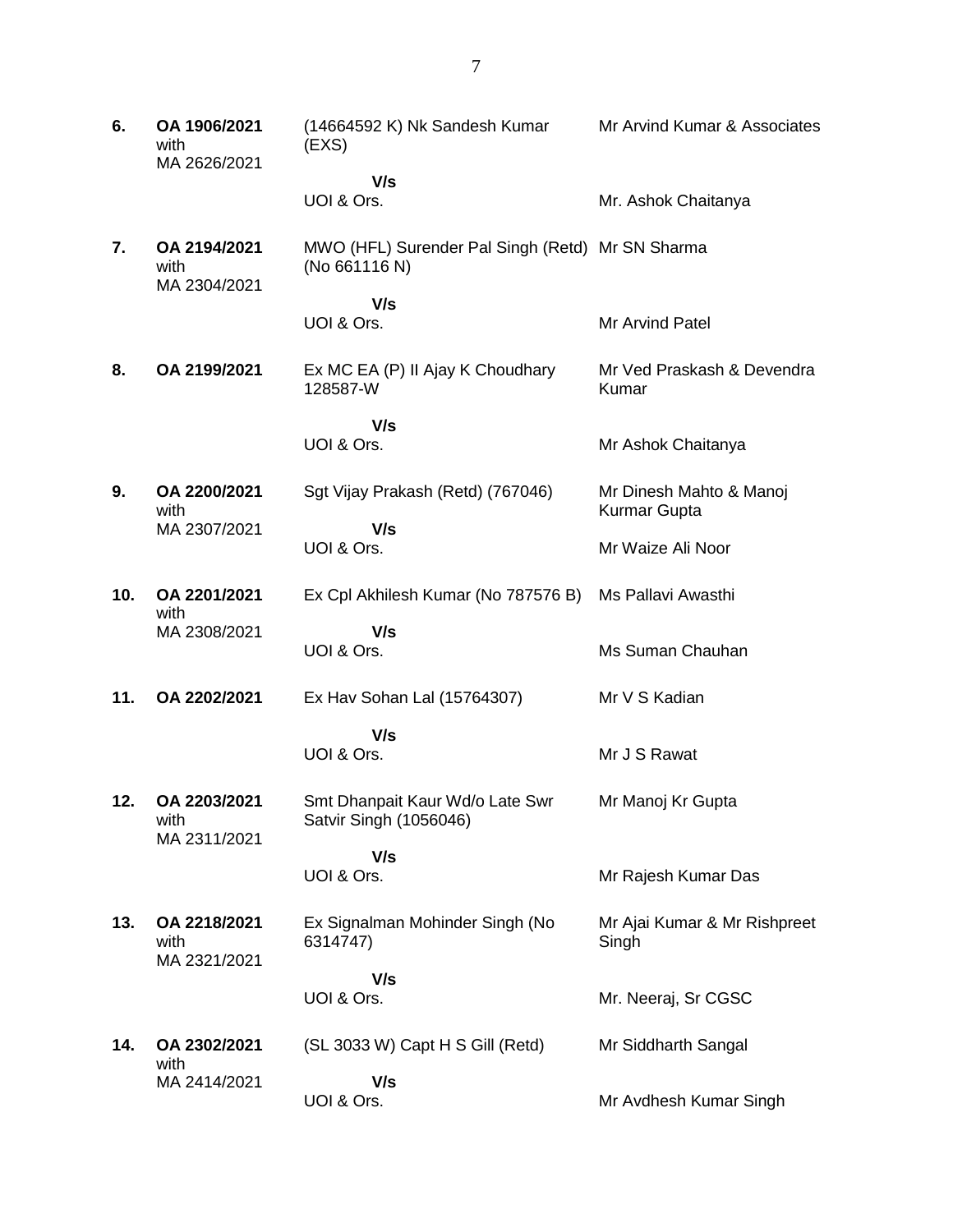| 15. | OA 2306/2021<br>with                 | Ex Cpl Rohin Rana (912763-A)                                       | Mr Ajit Kakkar & Associates |
|-----|--------------------------------------|--------------------------------------------------------------------|-----------------------------|
|     | MA 2419/2021                         | V/s<br>UOI & Ors.                                                  | Mr Prabodh Kumar            |
| 16. | OA 2307/2021                         | Sgt Ramnit Kumar Jha (Retd) (797012- Mr Rakesh Kumar Singh &<br>R) | Associates                  |
|     |                                      | V/s<br>UOI & Ors.                                                  | Mr Prabodh Kumar            |
| 17. | OA 2314/2021<br>with<br>MA 2420/2021 | WO Shatrunjai Kumar Tiwari (Retd)<br>(No 673434 T)                 | Mr Ramniwas Bansal          |
|     |                                      | V/s<br>UOI & Ors.                                                  | Dr Vijendra Singh Mahndiyan |
| 18. | OA 2316/2021<br>with                 | (795281 F) Sgt Rajendra Singh (Retd)                               | Mr Manoj Kr Gupta           |
|     | MA 2422/2021                         | V/s<br>UOI & Ors.                                                  | Mr Rajeev Kumar             |
| 19. | OA 2319/2021                         | Ex Swr Mallikarjuna SM (15476467-Y)                                | Mr Ajit Kakkar & Associates |
|     | with<br>MA 2426/2021                 | V/s<br>UOI & Ors.                                                  | Mr Neeraj, Sr CGSC          |
| 20. | OA 2320/2021<br>with                 | (672603 N) WO Rajendra Prasad<br>Keshri (Retd)                     | Mr Ramniwas Bansal          |
|     | MA 2427/2021                         | V/s<br>UOI & Ors.                                                  | Ms Jyotsna Kaushik          |
| 21. | OA 2321/2021<br>with<br>MA 2428/2021 | MWO Ravindra Kumar Sharma (Retd) Mr Manoj Kumar Gupta<br>(660020)  |                             |
|     |                                      | V/s<br>UOI & Ors.                                                  | Mr Y P Singh                |
| 22. | OA 2323/2021                         | Ex Sub Sunder Pal Singh (JC-382941)                                | Mr Virender Singh Kadian    |
|     |                                      | V/s<br>UOI & Ors.                                                  | Mr Satya Ranjan Swain       |
| 23. | OA 2324/2021<br>with                 | Ex Sep Pawan Kumar Tewatia<br>(15440992K)                          | Mr V S Kadian               |
|     | MA 2437/2021                         | V/s<br>UOI & Ors.                                                  | Mr. Satya Ranjan Swain      |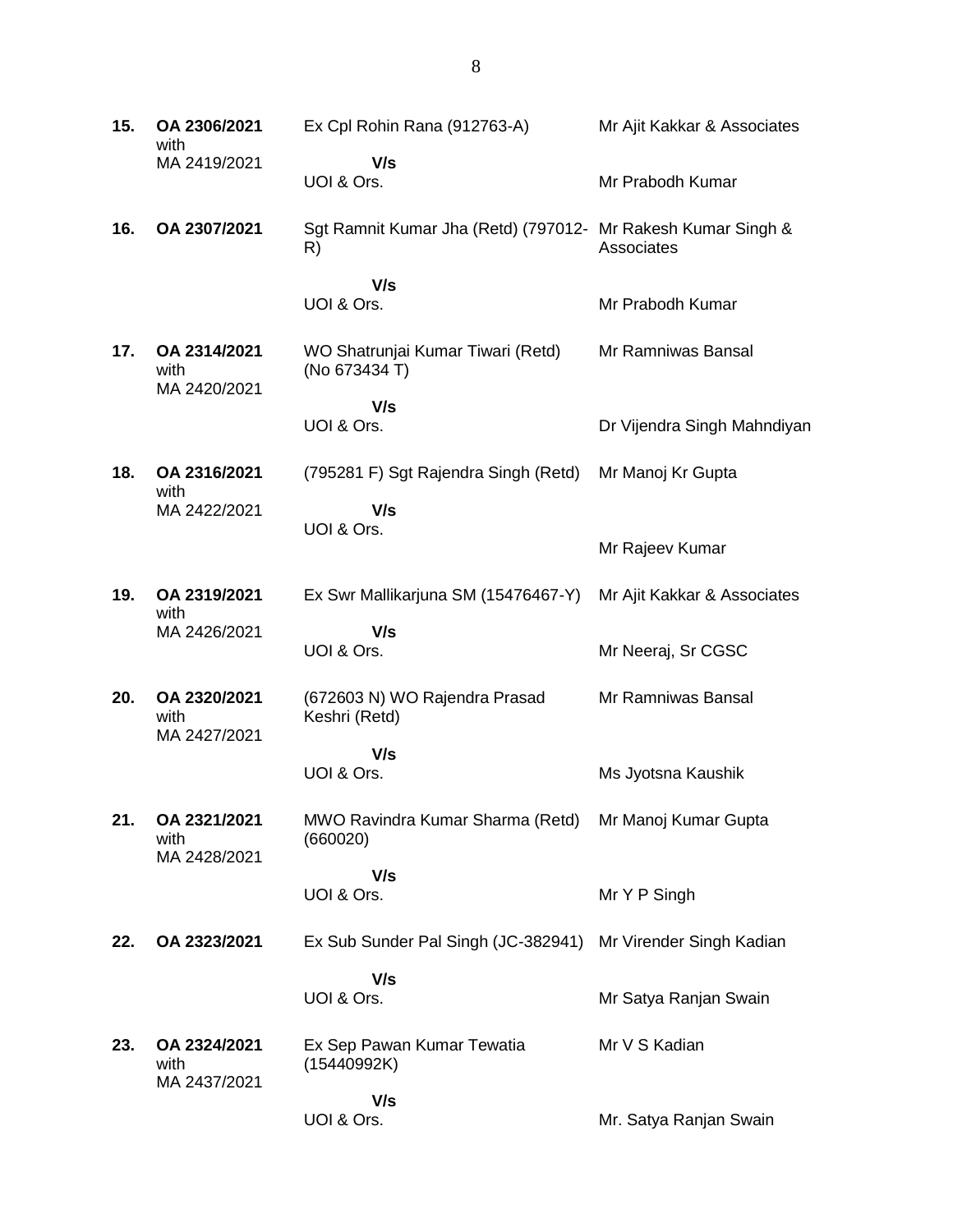| 24.                 | OA 2325/2021                         | Avinash Kumar Singh (Ex Sgt 724099-<br>K)                                                 | Mr Omprakash Kr Srivastava &<br>Rajesh Kumar                |
|---------------------|--------------------------------------|-------------------------------------------------------------------------------------------|-------------------------------------------------------------|
|                     |                                      | V/s<br>UOI & Ors.                                                                         | Mr. Satya Ranjan Swain                                      |
| 25.                 | OA 2326/2021<br>with<br>MA 2438/2021 | HFO Rishi Pal (Retd) (No 659349 K)<br>V/s<br>UOI & Ors.                                   | Mr Ombir Singh Mandaar & Anuj<br>Saini<br>Ms Suman Chauhan  |
| 26.                 | OA 2362/2021<br>with<br>MA 2471/2021 | Ex Nk Surender Singh (2691391 L)<br>V/s<br>UOI & Ors.                                     | Mr J P Sharma & Associates<br>Ms Jyotsna Kaushik            |
| 27.                 | OA 2363/2021<br>with<br>MA 2472/2021 | Ex Hav Sudip Kumar (6392338 M)<br>V/s<br>UOI & Ors.                                       | Mr Ved Prakash & Mr Devendra<br>Kumar<br>Ms Jyotsna Kaushik |
| 28.                 | OA 2364/2021<br>with<br>MA 2473/2021 | Ex CPL Dharmendra Choubey (724307 Mr Ved Prakash & Mr Devendra<br>F)<br>V/s<br>UOI & Ors. | Kumar<br>Mr Niranjana Das                                   |
| 29.                 | OA 2367/2021                         | JWO Mohinder Pal (Retd) (626597)<br>V/s<br>UOI & Ors.                                     | Mr Manoj Kr Gupta<br>Mr Rajeev Kumar                        |
| Einal Annartunitiaa |                                      |                                                                                           |                                                             |

#### **Final Opportunities**

| 30. | OA 2559/2021<br>with | Ex Hav Raghubir Singh (14304687-F)                             | Mr Virender Singh Kadian |
|-----|----------------------|----------------------------------------------------------------|--------------------------|
|     | MA 2706/2021         | V/s<br>UOI & Ors.                                              | Mr Niranjana Das         |
| 31. | OA 2564/2021<br>with | Ex Sgt Sanjay Kumar (No 795636 F)                              | Mr Praveen Kumar         |
|     | MA 2711/2021         | V/s<br>UOI & Ors.                                              | Mr Rajesh Kumar Das      |
| 32. | OA 2586/2021         | Sub ACP-1 Rukhsar Ahmad (Retd) (JC Mr Bikrama Sah<br>660831 A) |                          |
|     |                      | V/s<br>UOI & Ors.                                              | Ms. Jyotsna Kaushik      |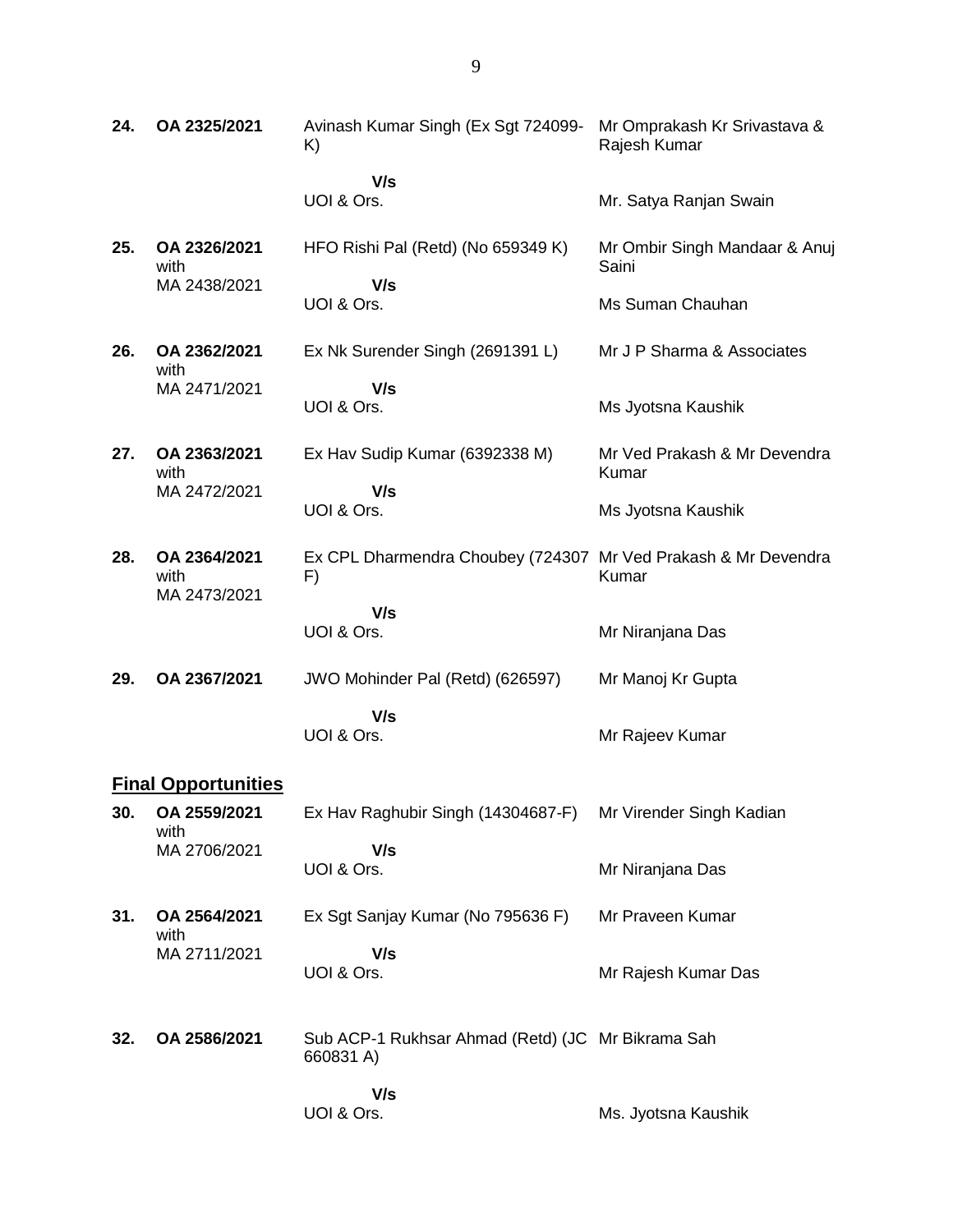| 33.                                                  | OA 2587/2021         | HFL Ganesh Chhetry (Retd) (No<br>676243)               | Mr Manoj Kr Gupta                            |  |  |
|------------------------------------------------------|----------------------|--------------------------------------------------------|----------------------------------------------|--|--|
|                                                      |                      | V/s<br>UOI & Ors.                                      | Mr. V Pattabhi Ram                           |  |  |
| 34.                                                  | OA 2588/2021<br>with | Ex Spr Kali Charan (1575660)                           | Mr Manoj Kumar Gupta                         |  |  |
|                                                      | MA 2726/2021         | V/s<br>UOI & Ors.                                      | Mr. Shyam Narayan                            |  |  |
| 35.                                                  | OA 2592/2021<br>with | Maj K P Salwi (Retd) (IC 308545P)                      | Mr Indra Sen Singh & Kirtika<br>Chhatwal     |  |  |
|                                                      | MA 2729/2021         | V/s<br>UOI & Ors.                                      | Mr. Rajeev Kumar                             |  |  |
| 36.                                                  | OA 2594/2021         | Smt Chunni Devi Wd/o Ex Sep Late<br>Radu Ram (6451911) | Mr J P Sharma & Associates                   |  |  |
|                                                      |                      | V/s<br>UOI & Ors.                                      | Mr. S D Windlesh                             |  |  |
| 37.                                                  | OA 2625/2021         | Col Ajay Tomar (Retd) (IC 47127 N)                     | Mr Raj Kumar                                 |  |  |
|                                                      |                      | V/s<br>UOI & Ors.                                      | Mr. V Pattabhi Ram                           |  |  |
| 38.                                                  | OA 2647/2021         | Ex JWO Jasraj Bishnoi (695451-T)                       | Mr Rajan Kumar                               |  |  |
|                                                      |                      | V/s<br>UOI & Ors.                                      | Mr D K Sabat                                 |  |  |
| 39.                                                  | OA 2667/2021         | Ex WO Akhilesh Kumar Singh<br>(674972-T)               | Mr Omprakash Kr Srivastava &<br>Rajesh Kumar |  |  |
|                                                      |                      | V/s<br>UOI & Ors.                                      | Mr Harish V Shankar                          |  |  |
| 40.                                                  | OA 2672/2021         | Cmde Suprobho K De (Retd) (02867-<br>R)                | Mr Shakti Chand Jaidwal                      |  |  |
|                                                      |                      | V/s<br>UOI & Ors.                                      | Mr V S Tomar                                 |  |  |
| <b>First Time Listed For Completion Of Pleadings</b> |                      |                                                        |                                              |  |  |
| 41.                                                  | OA 104/2022<br>with  | Col A K Mehra (Retd) (IC 19271M)                       | Mr. Indra Sen Singh & Rahul<br>Vyas          |  |  |
|                                                      | MA 148/2022          | V/s<br>UOI & Ors.                                      | None                                         |  |  |